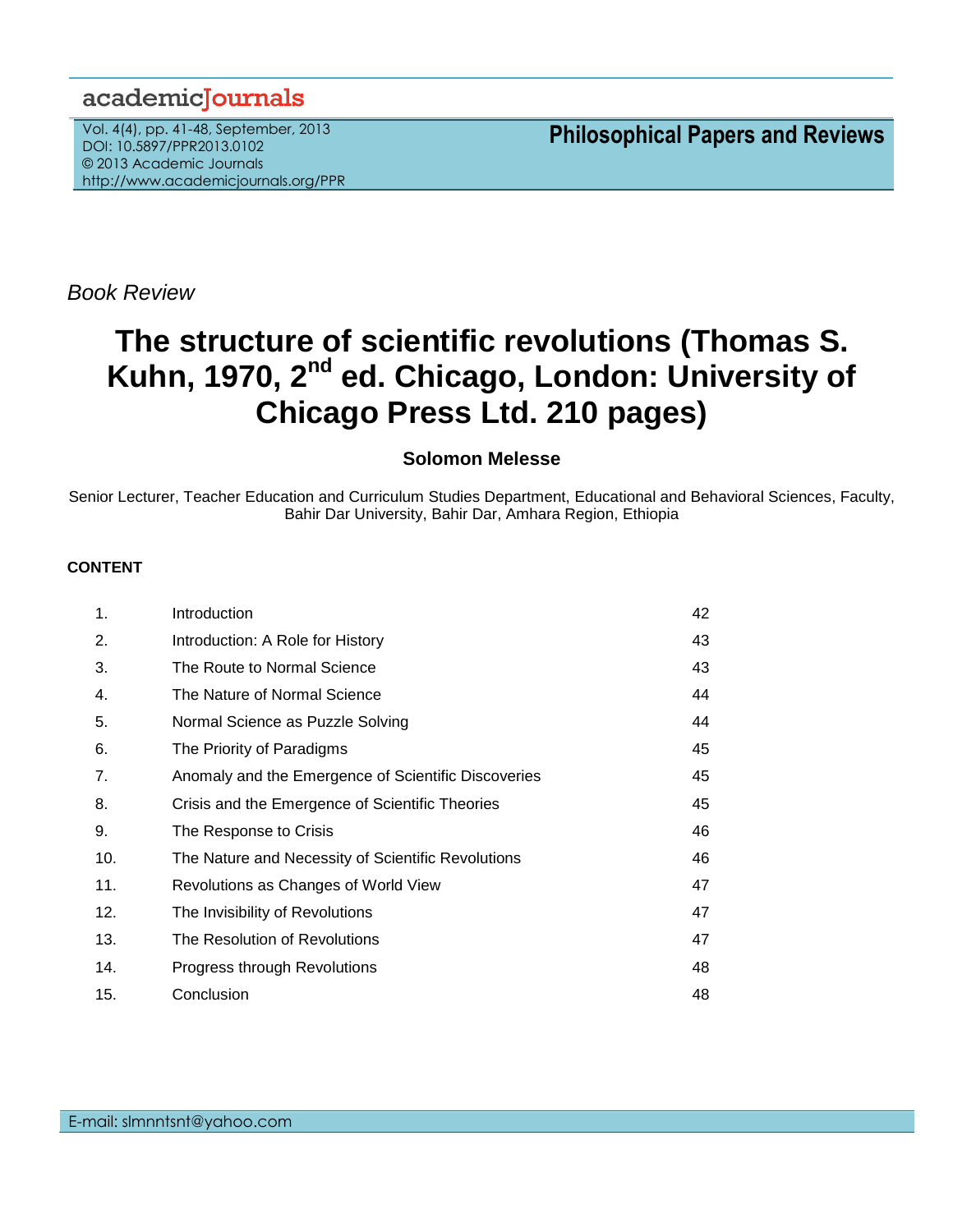#### **ABSTRACT**

This book has thirteen chapters and a postscript developed after seven years of this edition. The organization of the book is disclosed here with. First, the book tried to see the contribution of history to the very existence of science in the different epochs. Secondly, it also considered the route, nature, and puzzle solving role of normal science. Third, the reason why paradigms are considered as the prioritized models in science is briefly treated. Fourth, anomalies as new problems that could not be solved with the known algorithm and the attendant reactions to this situations-discovery are well taken-in. Fifth, the possible responses of scientists about crisis and the attendant outcomes of science- new scientific theories which are realized through discovery are also part of the book. In the end, the book tried to explicate points such as progress, resolution, invisibility, nature and necessity, and how world view is changed by scientific revolution.

Generally, I found the book a high level literary work. I learnt some basic scientific research concepts which I did not come across through any other means so far in my professional as well as student hood years. My level of understanding of the basic thesis of this book triggered me to say that Kuhn is an intellectual "angel" who tried to lift up science from an extreme positivist tradition to the consideration of both- mainly the subjective world. Specifically speaking, the book has the following strengths:

- It tells about the role of history in science-which other research texts give scant consideration,

- It examines the route, nature and role of normal science, which we need to know as would be researchers,
- It enables users of the essay to have a profound understanding about paradigm, which implies the benefit behind framework, and paradigm shift and its causes, such as anomalies and crisis, and
- It provides a unified view of scientific revolutions
- Though the strengths over weigh its weaknesses, the critic of this book identified the following limitations:
- Difficulties and misunderstandings created due to the old diction usage of the essay,
- Considering science as mere belief, subjective and non rational enterprise,
- Using one term to convey more than two meanings- example 'paradigm',
- The assertion that research can be done without referring a paradigm,
- Equating paradigm shift to revolution,
- The assertion that science has a certain pick time by which it becomes dormant to novelties,
- The assertion that research results in normal science are anticipated before hand,
- The assertion that paradigms guide research in the absence of scientific rules, and
- Piercing the scientist for failure without considering other relevant factors

- Examples provided to elaborate concepts; issues, etc do not serve their purpose. They rather make the Essay complex and ambiguous to users. Even I, as a natural science background as a high school student and mathematics minor in my First Degree, failed to understand most of the examples. As we all know from pedagogical principles, examples are believed to concretize concepts, issues, etc raised by the author. But they failed to realize this purpose that needs revisiting in this essay, and

- The author said nothing about the possible contributing factors to the occurrence of anomalies in the history of science.

#### **INTRODUCTION**

This book has thirteen chapters and a postscript developed after seven years of this edition. The organization of the book is disclosed here with. First, the book tried to see the contribution of history to the very existence of science in the different epochs. Secondly, it also considered the route, nature, and puzzle solving role of normal science. Third, the reason why paradigms are considered as the prioritized models in science is briefly treated. Fourth, anomalies as new problems that could not be solved with the known algorithm and the attendant reactions to this situations-discovery are well taken-in. Fifth, the possible responses of scientists about crisis and the attendant outcomes of science- new scientific theories which are realized through discovery are also part of the book. In the end, the book tried to explicate points such as progress, resolution, invisibility, nature and necessity, and how world view is changed by scientific revolution.

Generally, the book has its own strengths and weaknesses. This review is made so as to surface these strengths and weaknesses. It is organized vis-à-vis the respective chapters of the book, as indicated in the first paragraph.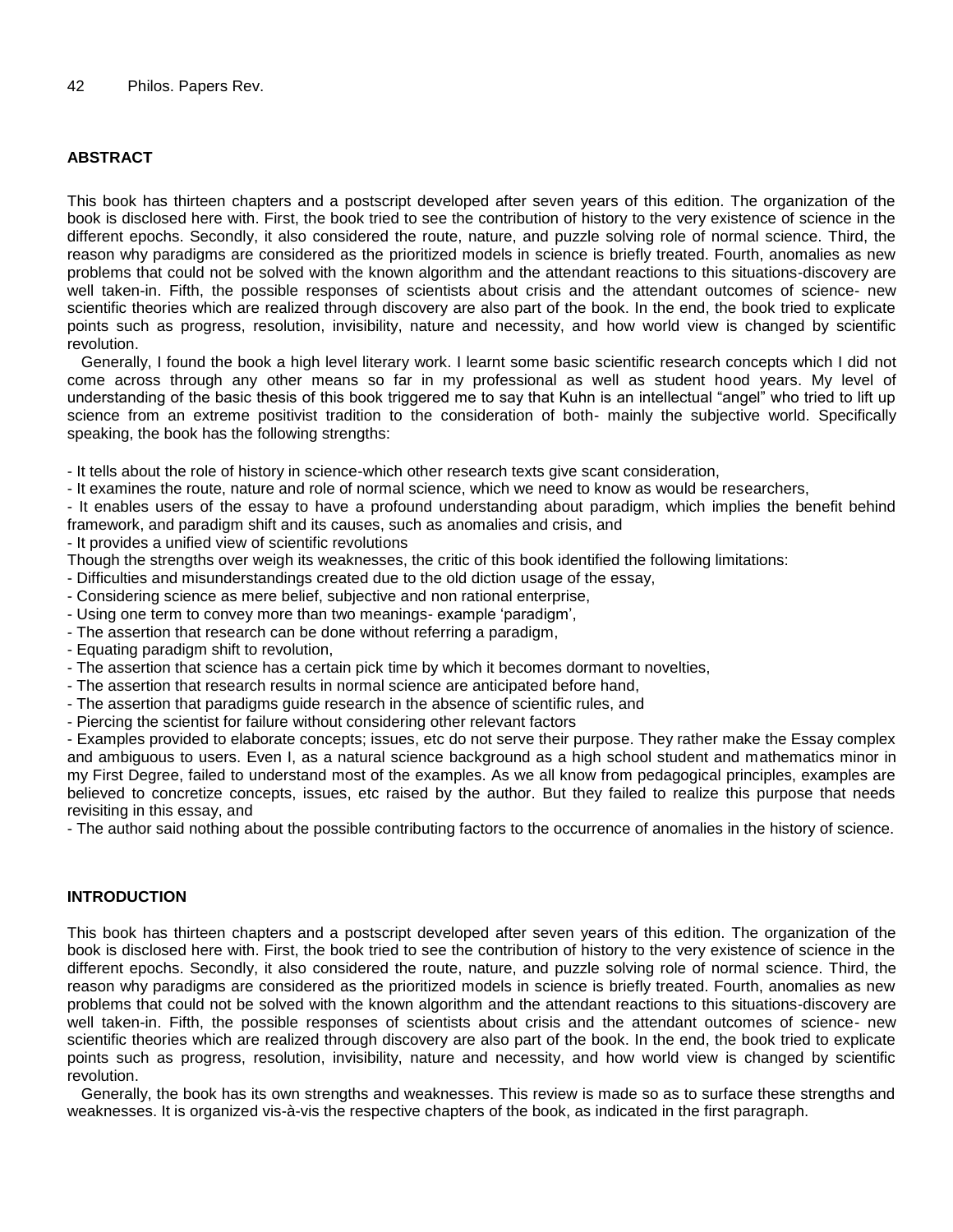#### **INTRODUCTION: A ROLE FOR HISTORY**

In Kuhn's book, there is an attempt to make known the historical upheavals of the study of science. He tried to stress on two epochs about the study of science in history: history of science before historical revolution and history of science after historical revolution. Here the critic will try to discuss their basic considerations and the limitations of the author visà-vis the major thesis of this section.

History of science before revolution epitomizes the very concept of peace meal process in the development of science. But such emphasis of the different periods of science is limited in many respects. Of which historians may be challenged in the process of identifying the scientific components of past observations and beliefs from what their predecessors had readily label "errors" and "superstition" (Kuhn, 1962:2).

In order to counteract the above draw backs of studying science in the pre-revolution period, it is a must to inter into revolution about the historical study of science (Kuhn, 1962:3). The author calls such a revolution historiography revolution in the study of science. It is believed to resolve difficulties encountered in the pre-revolution attempt of investigating science so as to differentiate science from non-science. In support of this point, Kuhn (1962:3) professed that "rather than seeking the permanent contributions of an old science in present vantage, they attempt to display the historical integrity of that science in its own time". He further asserted that investigations in different scientific epochs are "scientific"; however, the difference lies in their way of viewing reality.

*From my repeated readings of this section, I came to recognize that the author tried to see ideas about the role of history in the study of science. But my little understanding triggers me to say that the assumption "the scientific community knows what the world is like" (Kuhn, 1962:5) can possibly be a point of criticism. It is simply bearing in mind the social and natural world something orderly, regulated, merit oriented, etc. It is also based upon the assumption that human nature can be studied in the same methods by which we study nature. But as far as my experience to the social world is concerned, there are both ordered, regulated, merit oriented events as well as soft/hidden events that requires to be studied as participant observers and which latter lead us to multiple truths/realities. Therefore, I do not think it is time to accept the given assumption relevant. For example, if we see a man and a woman in a room and the man lighting a candle. This action is open to a number of interpretations. I think this example implies the fact that the human world can not be investigated the same way as the natural world. Another limitation focuses on the historical revolution in the study of science. Historians believed that scientific achievements should be evaluated within the context of their respective epoch. But do not we have some scientific rules and procedures that cross the different historical epochs in the study of science? I think this point would have been considered so as to make his assertion more full-fledged than what it is now. Still another limitation is related to considering science as mere belief. Kuhn might be triggered to say so due to the unproved assumptions/axioms that abound science. But as far as my knowledge is concerned, this is exaggerating minute aspects at the cost of the empirical nature of scientific research.* 

#### **THE ROUTE TO NORMAL SCIENCE**

In Kuhn's work, an attempt is made to unearth the processes of arriving to normal science. After providing a brief summary of this journey, some basic limitations came up by the reviewer of this thesis will be explicated.

Kuhn uncovered the fact that the route to normal science follows sensing of the existence of anomalies in doing research following the basic commitments of the existing paradigm. Then anomalies mushroom the prevailing research tradition and lead it to crisis. When scholars sense crisis in the field- especially young members of the community, strive towards investigating more complex, promising and well fitting scientific theories. These theories will be transpired through different media such as textbooks, monographs, classics of science, etc. It is all this ups and downs which finally lead to a mature science or Normal science.

*Generally, realizing a general consensus upon commitments of normal science is believed to have been extraordinarily an arduous task. However, the reviewer needs to communicate limitations of his attempts as given below. First his assertion "… there can be a sort of scientific research without paradigms."(Kuhn, 1962:11) is somehow confrontational. Do we ever have scientific research made without using a certain framework? I do not assume so. To my knowledge, it is qualitative research which is supposed to use a little theoretical base than its counterpart. But, even the extreme qualitative research employs grounded theory which possibly bridges the gap between theory (context free) to practice. Another area of reflection in Kuhn's assertion is his view that paradigm shift is equated to revolution. The critic could not share this point due to the fact that paradigm shift does not occur all of a sudden. It rather takes a long period of time to negotiate, argue, and make tradeoff among members of the scientific community and thereby to trigger scientists with the old paradigm see the worth of the new model and cling to it.*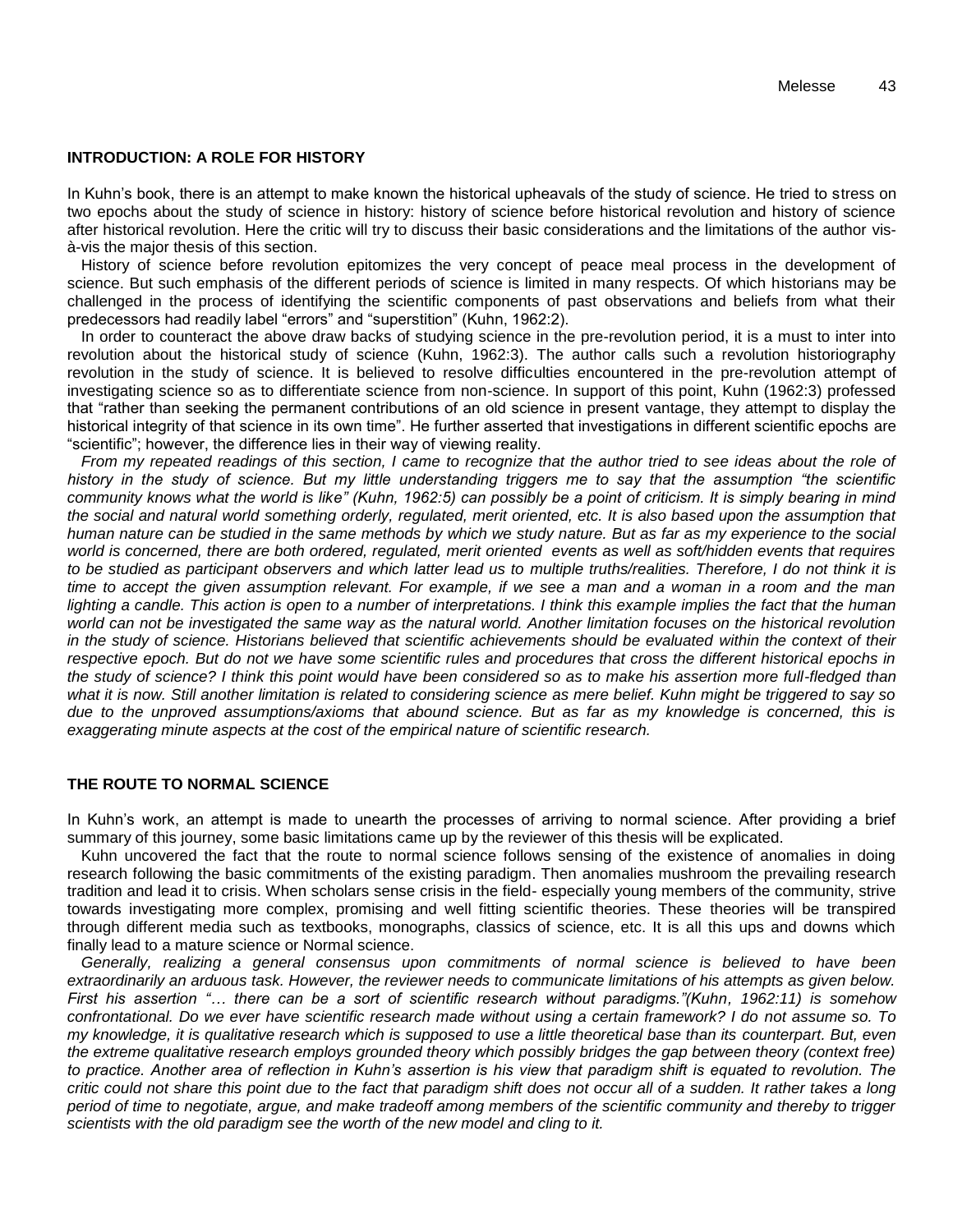#### **THE NATURE OF NORMAL SCIENCE**

Here, the concept of paradigm-normal science relationship, its nature during and after revolution, and limitations sought by the reviewer will be briefly treated.

As to Kuhn, new paradigms inter into the paradigm debate with a promise to solve different problems that failed to be solved with the old paradigm. Normal science consists in the realization of that promise. In Kuhn's terms, "it is an actualization achieved by extending the knowledge of those facts that the paradigm displays as particularly revealing, by increasing the extent of the match between those facts and the paradigms' predictions, and by further articulation of the paradigm itself" (1962:24). A restricted emphasis of normal science enables scientists to focus on the development of science by making them to focus attention upon a small range of esoteric problems. This leads scientists to investigate some part of nature in detail and in-depth that would otherwise be unimaginable. However, as to Kuhn in normal science there is a possibility of being considered as a closed scientific attempt to novelty. He pointed out that

No part of the aim of normal science is to call forth new sorts of phenomena; indeed those that will not fit the boxes are often not seen at all. Nor do scientists normally aim to invent new theories, and they are often intolerant of those invented by others. Instead, normal scientific research is directed to the articulation of those phenomena and theories that the paradigm supplies (1962:24).

The author further indicated that there is a pick time in which normal science enables professionals to solve problems that its members could scarcely have imagined and would never have undertaken without commitment to the paradigm. But during its decaying periods, normal science tries to entertain novelties so as to lengthen its time. In this line, Kuhn (1962:24) asserted that

Normal science possesses a built-in mechanism that ensures the relaxation of the restrictions that bound research whenever the paradigm from which they derive ceases to function effectively. At that point scientists began to behave differently, and the nature of their research problems changes.

*In relation to this basic thesis, the reviewer came to scrutinize two basic limitations that need reconsideration in Kuhn's essay. He considered that normal science has its own pick time by which it becomes a totally closed scientific attempt to novelty. But I do not think science totally locks its gate from entering novelties that might happen so following valid and reliable scientific approaches. That is, it is the nature of science to always anew its field. Scientific methodology is self correcting. Second the term paradigm implies different concepts in different contexts. This threatens the internal consistency of the essay.*

#### **NORMAL SCIENCE AS PUZZLE SOLVING**

Here, the reasons for considering normal science as puzzle solving will be briefly reviewed. Then, I will consider possible limitations of Kuhn's assertion vis-à-vis this thesis.

Kuhn disclosed that normal science research problems are anticipated before data collection, analysis and interpretation (1962:36). Similarly, problems that fit to a puzzle are selected on the basis of whether they have solutions (Kuhn, 1962:37). Moreover, normal science has commitments such as conceptual, theoretical, instrumental, and methodological rules which are derived from the respective paradigms (Kuhn, 1962:44). Similarly, puzzles should have rules that limit both the nature of acceptable solutions and the steps by which they are to be obtained (Kuhn, 1962:38). As you see, normal science satisfies all the criteria required to be fulfilled in the puzzle solving context. That is why Kuhn considered normal science as puzzle solving activity.

*Kuhn (1962:35) pinpointed that normal science aim little to produce major novelties, conceptual or phenomenal. However, the reviewer feels that there is no dormant period in science to the entrudement of major novelties into the*  field. As far as my knowledge is concerned, scientific investigations are always abound by discoveries and novelties, *too. Another criticism is directed towards the belief that research results in normal science are anticipated before data collection and interpretation (Kuhn, 1962:36). The assertion may be true in quantitative research but it may be wrong in case of qualitative research. It is so due to the fact that in qualitative research there is no exhaustive design sought in advance of the research process.*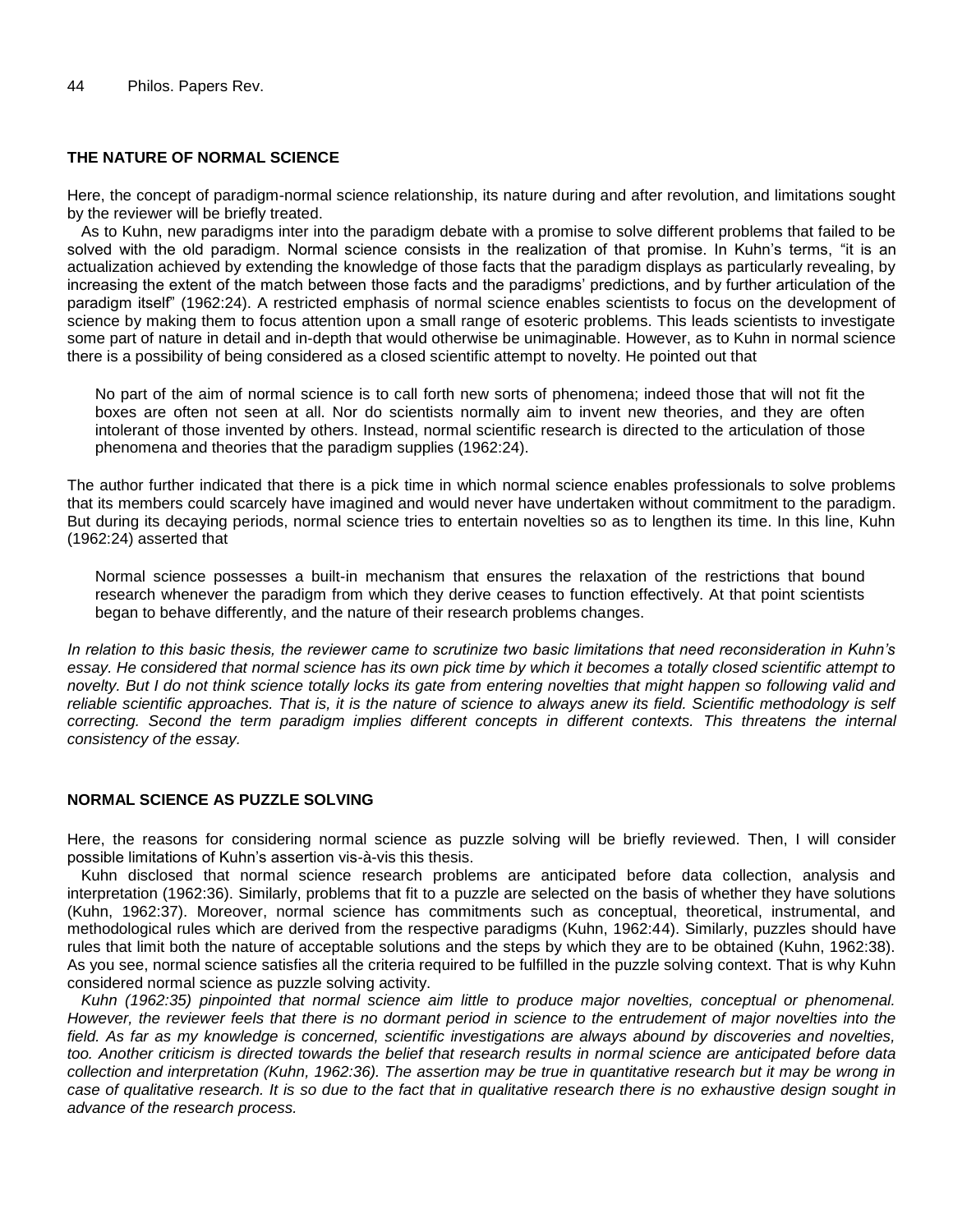#### **THE PRIORITY OF PARADIGMS**

Kuhn tried to air points about why paradigms are prioritized to rules, and procedures in normal science. Having summarized these, the reviewer will deal with some limitations of the author with respect to this thesis.

It is asserted that paradigm is easier to develop than rules and procedures in normal science. Supporting this point, the author indicated that "the search for a body of rules competent to constitute a given normal research tradition becomes a source of continual and deep frustration among scientist" (Kuhn, 1962:44). Lack of an agreed reduction to rules, however, will not prevent a paradigm from guiding research (Kuhn, 1962:44). He further disclosed that "normal science can be determined in part by the direct inspection of paradigms, a process that is often aided by but does not depend upon the formation of rules and assumptions. Indeed, the existence of a paradigm need not even imply that any full set of rules exist" (Kuhn, 1962:38).

Kuhn (1962:46) further attests that "paradigms may be prior to, more binding, and more complete than any set of rules for research that could be unequivocally abstracted from them." To this end, he suggested four reasons:

1. The sever difficulty of discovering rules that have guided particular normal science tradition.

2. Theories are accompanied by their applications during their exposition to the scientific community. Therefore, rules have little uses in such circumstances.

3. Paradigm guide research by direct modeling and through abstract rules.

4. Paradigms provide reasonable flexibility than rules in handling scientific research problems.

*Kuhn asserted that paradigms are prioritized due to the fact that they guide research in the absence of rules. But, as far as the reviewer's understanding is concerned, when scientists enter into the research process they should follow some specified scientific rules, assumptions and procedures which are considered as scientific methodologies. Unless and otherwise how do they maintain easy communication, logical reasoning and inter-subjectivity of scientific research results, which are the basics in scientific research?* 

#### **ANOMALY AND THE EMERGENCE OF SCIENTIFIC DISCOVERIES**

In this thesis, an attempt is made to explain how anomalies prompt scientists to do scientific discoveries. Having briefly shared this, an attempt will be given to surface basic limitations.

As it is purported by the author, discovery commences with the awareness of anomaly. It then continues with a more or less extended exploration of the anomaly. And it closes only when the paradigm theory has been adjusted so that the anomalies have become the expected (Kuhn, 1962:53). But discovering a new sort of phenomenon is necessarily a complex event, one which involves recognizing both that some *thing is* and *what it is*. As to the author, discovery can be either part of normal science or a bouncing point for some scientists towards the revolutionary science. In this line, (Kuhn, 1962:61) recommended that "discoveries predicted by theory in advance are parts of normal science and result in no new sort of fact."

*The limitation which I want to rise here is that the author failed to pinpoint the contributing factors to the existence of anomalies in normal science. It would be good if he were in a position to consider the effect of factors such as technology, economy, politics etc on the nature and magnitude of anomalies. At last, I want to raise not a limitation but a point which is not given the required emphasis. It is human nature that we all resist change. This is also true in case of paradigm shifts, too. If so it will be very tough if not impossible to get scientists who take the initiative to converse all the scientific community from the old paradigm to the new one. It is generally a demanding task left for members of the scientific community who take this initiative.*

#### **CRISIS AND THE EMERGENCE OF SCIENTIFIC THEORIES**

Here an attempt is made to expose how crisis is felt in any normal science and lead to the emergence of new scientific theories. Subsequently, the critic will see some limitations of the essay vis-à-vis this thesis statement.

Even though awareness of anomalies takes a long time to create crisis in the state of normal science research (Kuhn, 1962:67), it depends upon some external factors such as nature of the existing paradigm, nature of the scientific community, nature of problems, etc. It is further pointed out that explosion of versions of a theory is a very usual symptom of crisis.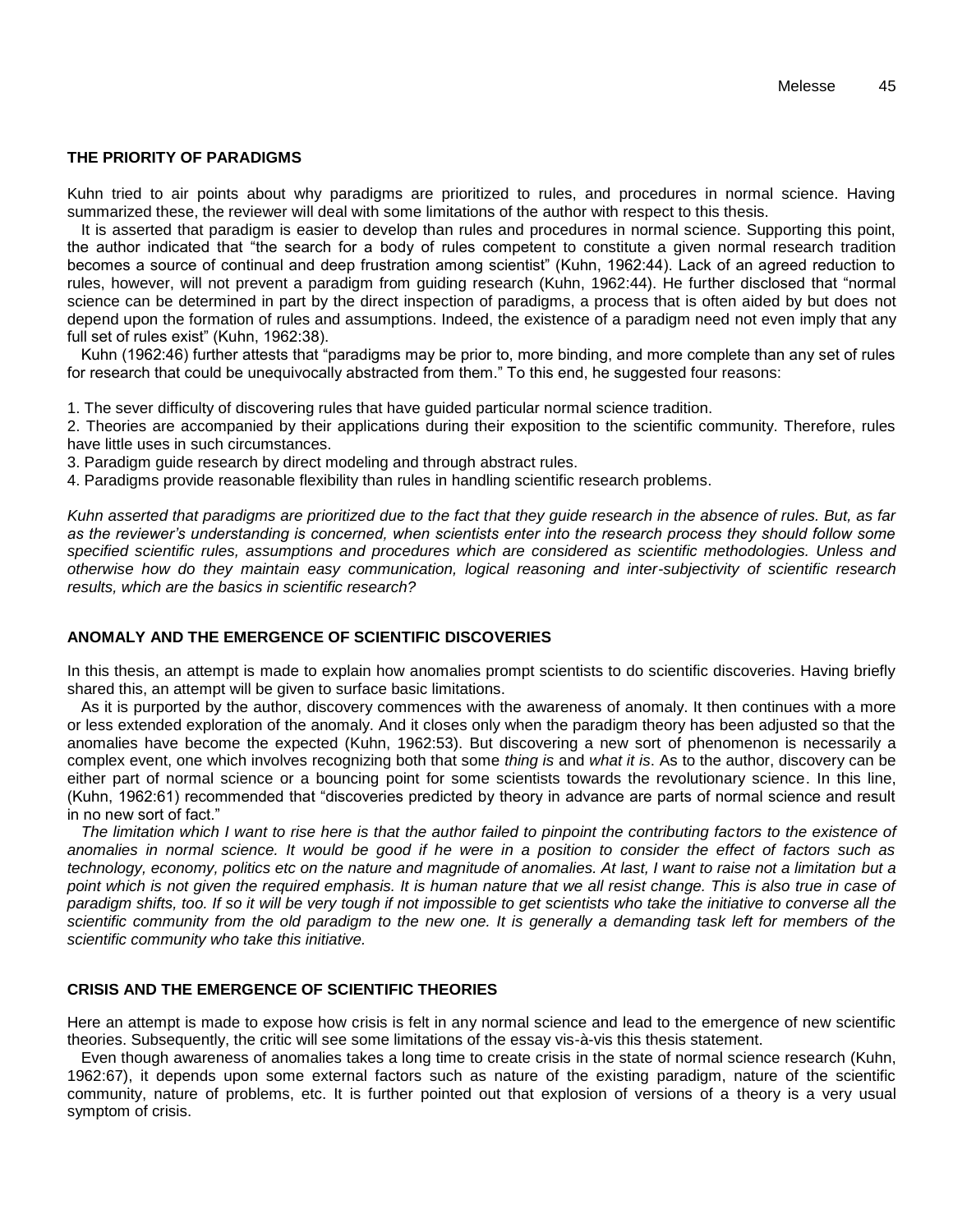Kuhn asserted that the emergence of new theory is preceded by a period of pronounced insecurity. Such insecurity is generated by the persistent failure of the puzzles of normal science to come out as they should. Failure of existing rules is a prelude to search for new ones. New theories emerge only after a marked failure in the normal problem solving activity or crisis. Thus, they seem the direct response to crisis (Kuhn, 1962:75).

*Generally, Kuhn's assertion that solutions to certain problems are felt before scientists' sense that they are at the verge of crisis but they ignored the anticipated solutions before the crisis and react towards those problems only after they sense crisis in their field* (Kuhn, 1962:75). This *has to be an issue for debate. As far as my experience is concerned, I don't think that scientists are that far conservative and pessimist to their field. Rather they are people who always usher-in novelties as long as they are arrived at through scientific approaches and procedures. Secondly, the author failed to indicate basic causes of crisis in the intellectual world. As to me he could have seen a number of factors that lead to crisis in the scientific enterprise. Third, the author failed to inform the detail procedures the rival paradigm*  formulation passes through. He simply provides an advice to develop a rival paradigm that is capable of replacing the *old one.*

#### **THE RESPONSE TO CRISIS**

The author's attempt to dispel possible reactions of scientists about crisis, and state of transmission from normal science to crisis will be briefly considered. In the end, the reviewer's comments will also be explained.

Kuhn (1962:80) felt that normal science plays two basic roles. One, it tries to create closer agreement between theory and fact. Two, puzzle solving. Failing to realize these basic tasks is believed to be not the problems of rules and procedures of science but the scientist him/herself. Although how rigid normal science is, as to the author, it is a must to shift the old by the new paradigm. Scientists reject the old paradigm only if they are confronted with anomalies or counter instances. The decision to accept one and to reject the other is made by comparing both paradigms with nature and with each other (Kuhn, 1962:77). He believed that "the transition of a paradigm in crisis to a new one from which a new tradition of normal science can emerge is far from a cumulative process…. It is the reconstruction of the field from new fundamentals." (1962:84-85)

*Here the reviewer tries to explain basic comments that need to be reconsidered in Kuhn's thesis. One, failure to find a solution for puzzles during normal science discredits only the scientist and not the paradigm and its rules (Kuhn, 1962:80). I think this is not a normal state of science. Science as an approach should always evaluate not only the scientist but also the rules and procedures followed in science (recall evaluation criteria borrowed from Journalism-Dane, 1990). Second, the journey from the old to a new one is far from a cumulative process (Kuhn, 1962:84) is also doubtful. Does not this mean that one can't learn from experience? Is there really a total revolution in the intellectual world (science)? To start from scratch is the tag of the day in the Business Program Reengineering (BPR) attempt of this country. But I have been puzzled with this assumption and got no satisfactory answer. Are early research works mere futile exercises to the existing scientific community?* 

#### **THE NATURE AND NECESSITY OF SCIENTIFIC REVOLUTION**

Here the nature of scientific revolution and its necessity will be summarized. Afterwards, some comments will also be forwarded in focus of this thesis.

Scientific revolution is defined as those non-cumulative developmental episodes in which an older paradigm is replaced in whole or in part by an incompatible new one (Kuhn, 1962:92). He explains the metaphor made between science and politics (1962:92-93). For him scientific revolution passes through the same process as to political revolution. It is on this background that Kuhn asserted the fact that revolutionary science is not a cumulative acquisition of prior research developments whereas normal science is the cumulative acquisition of scientific achievements (Kuhn, 1962:96).

In another development, Kuhn (1962:103) disclosed the fact that successive paradigms are different in many respects. He believed that this difference is both necessary and incompatible. The difference is simply betterment of the new from the old paradigm, but the author advised us not to concluded this development as a cumulative one (Kuhn, 1962:108).

*In here scientific revolution is equated to political revolution. But, is there any total destruction of science (the intellectual world) as a field in its history? Do not we have some lessons gained from the scientific field that may cross the different scientific epochs? As far as my understanding is concerned, scientific developments are rather more of a piece meal approach or evolutionary than being revolutionary. It may be his political orientation that made him to come up with a revolutionary conception of this sort.*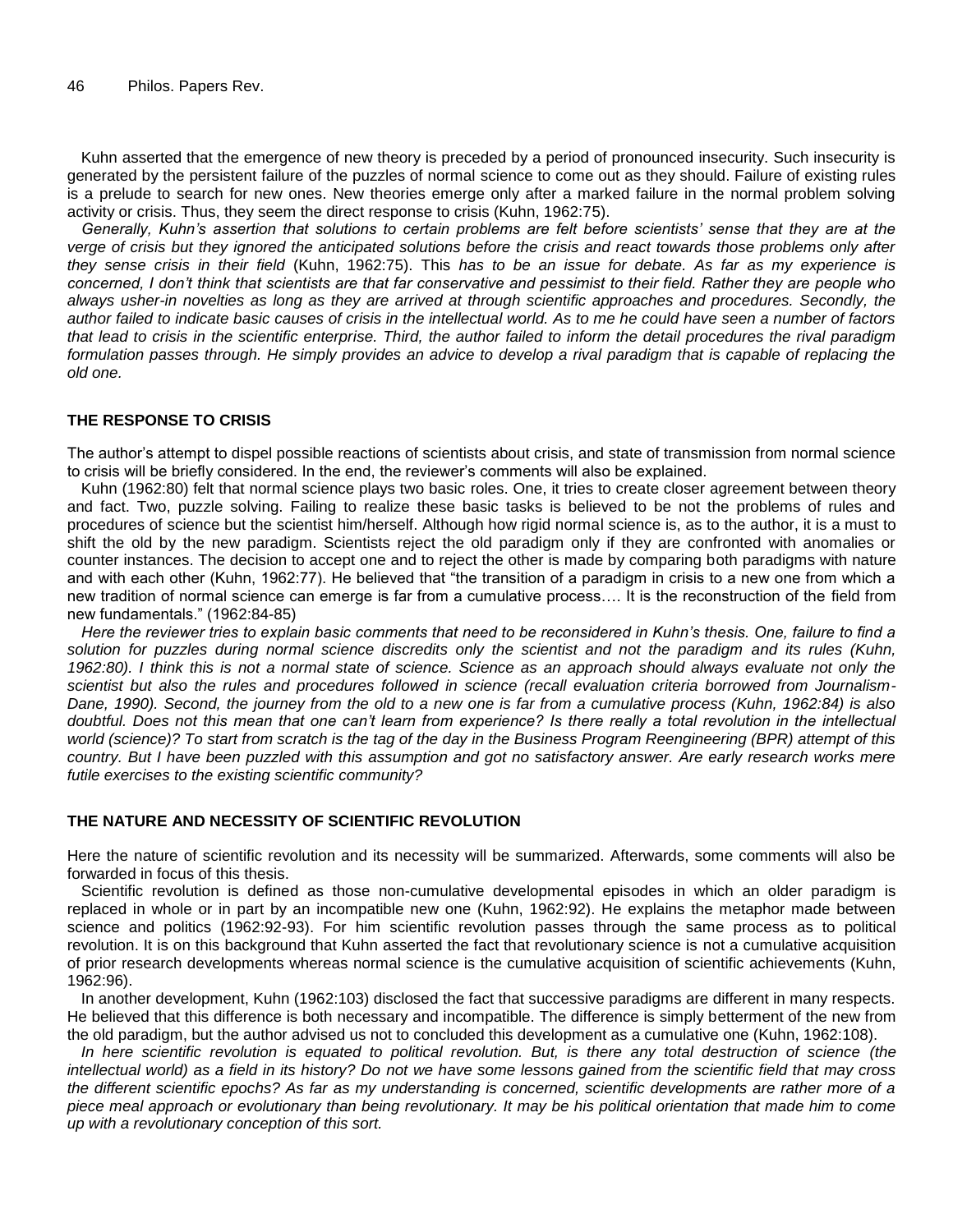#### **REVOLUTION AS CHANGES OF WORLD VIEW**

Kuhn's assertion that revolution is accompanied with a different view of the world and actions taken to enable the community better fit with these changes will be summarized. Last, I will briefly spell out basic limitations of this essay in relation to this thesis statement.

It is believed that when paradigm changes, the world itself changes with it. Kuhn (1962:111) asserted that "it{revolution}is rather as if the professional community had been suddenly transported to another planet where familiar objects are seen in a different light and are joined by unfamiliar ones as well." However, as to the author, paradigm shifts are not made by deliberation but it is made suddenly. In this line, he pointed out that:

"…both anomalies and incongruent, gained with the old paradigm, they are not logically or peace meal linked to particular items of that experience as an interpretation will be. Instead they gather up large portion of that experience and transform them to rather different bundle of experience that will there after linked peace meal to the new paradigm but not to the old" (Kuhn, 1962:123).

Due to such entirely new change observed, he advised scientists to provide extensive training to the community about the knowledge, skill, and attitudinal components of the shift (Kuhn, 1962:113). As to the author, training enables the scientific community to have a different world view from the old culture (Kuhn, 1962:113).

*Kuhn's consideration that paradigm shift is not made through deliberation and interpretation needs to be a point of discussion. Is it really the case? Do not we see scientists deliberating formally on their differences? I think it is the opposite what happened in the intellectual world*. *To me science is a rational and deliberate activity*.

#### **THE INVISIBILITY OF REVOLUTIONS**

In here Kuhn attempted to disclose the invisibility of scientific revolutions. This will be briefly considered. And then limitations towards this emphasis will be discussed.

Mainly commitments of science are consulted from authoritative sources which makes its effect highly immaterial, that is Kuhn (1962:136) asserted that "both scientists and laymen take much of their image of creative scientific from an authoritative source that systematically disguises… the existence and significance of scientific revolutions."

*Scientific revolutions are equated to political revolutions in the preceding thesis. If so, how do we say that scientific revolutions are invisible? I think scientific revolutions are ushered-in after a strenuous and long time debate among members of the scientific community, and the sources are not only authorities but others, too. So, can we say that it is invisible?*

#### **THE RESOLUTIONS OF REVOLUTIONS**

Textbooks written in the aftermath of a scientific revolution are the basis for a new tradition of normal science research. Such kind of research, Kuhn (1962:144), focuses on puzzle solving not on testing paradigms. Revolutionary science suppresses the old paradigm only if it becomes normal science (Kuhn, 1962:152). It is believed that paradigm testing occurs after a repeated failure to solve a puzzle has given rise to crisis (Kuhn, 1962:145). The testing situation is not a single paradigm with nature rather it occurs as part of the competition between two rival paradigms for the scientific faithfulness of the community (Kuhn, 1962:145). It is made because of the fact that no theory in the normal science solves all the puzzles.

Kuhn, (1962:147) further stressed the challenge sensed in the process of reconciling consecutive paradigm debate. This is so due to the fact that paradigm debate is not solved by proof/interpretation. This is due to the incommensurability of the pre and post revolutionary normal science traditions (Kuhn, 1962:148). As a result of this, making revolutionary science instilled into the minds of the scientific community calls strong and argumentative supporter (Kuhn, 1962:158-159).

*My first comment goes to the point that normal science research focuses on puzzle solving but not on testing the*  paradigm (Kuhn, 1962:144). But scientists in the normal science may come up with a number of anomalies in the *process of solving puzzles. I think this situation informs something about the status of the paradigm, which implies the testing of the paradigm. The second comment focuses on the point that 'paradigm is not solved by proof' (Kuhn, 1962:148). As far as my understanding to the concept of science is concerned, this is violating the reality. Science is known by its discoveries and innovations. Science grapples with unusual nature of reality so as to see something new*